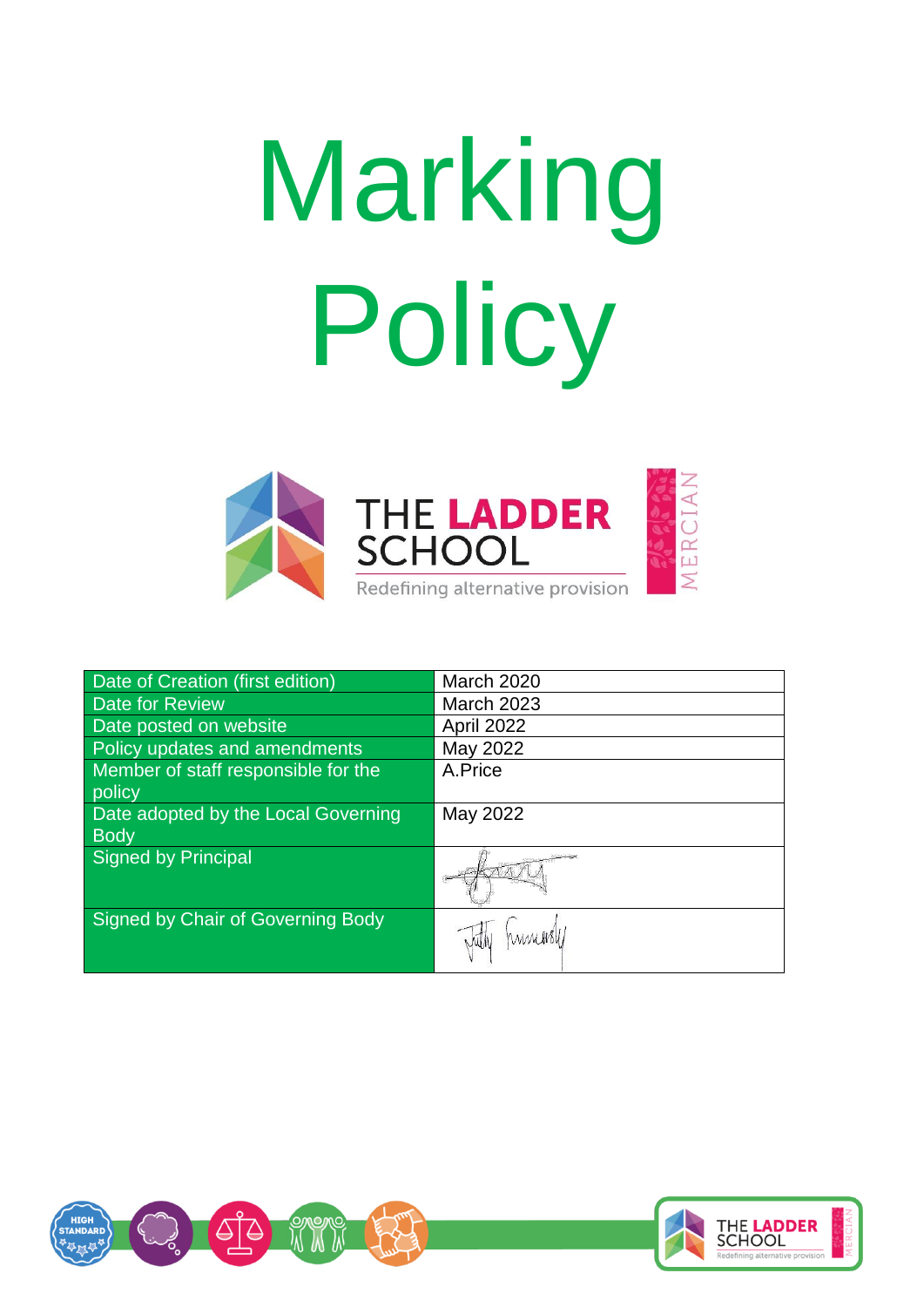### **Mission Statement**

The Ladder School is a safe, well ordered and caring environment for learning. It delivers high quality education to all its students and supports them to develop their individual potential for growth, self-worth and self-control.

High quality outstanding teaching, and clear and consistent guidance and support, facilitates students in succeeding in education. Our broad and balanced academic and vocational curriculum will provide students with access to a broad range of accredited qualifications as well as educational and social experiences, which will address their learning and emotional needs (including SEND and Mental Health support). Our purpose is to support every student to develop their true potential, make positive contributions to their families and find fulfilment in employment.

## **Values**

- 1. Alternative Provision doesn't mean a dumping ground…it's mainstream with the reasonable adjustments to succeed
- 2. High standards and high expectations are incredibly important and are the corner stones to a successful school
- 3. The Ladder School should become the go-to place for educators from across the country to see best practice
- 4. Good simply isn't good enough
- 5. Learning is about a journey and there is more than one way to get to the destination
- 6. Qualifications, manners, respect and opportunity should be the foundations for students that need a second chance.

# **School Ethos**



High standards – students are pushed to achieve beyond their potential, and staff work to ensure everything that we do is better than people expect.

Daring to Dream – students at The Ladder School may have been in an educational setting where they lacked aspiration to be successful, at The Ladder School we challenge students to reach their potential and go on to further education and employment.

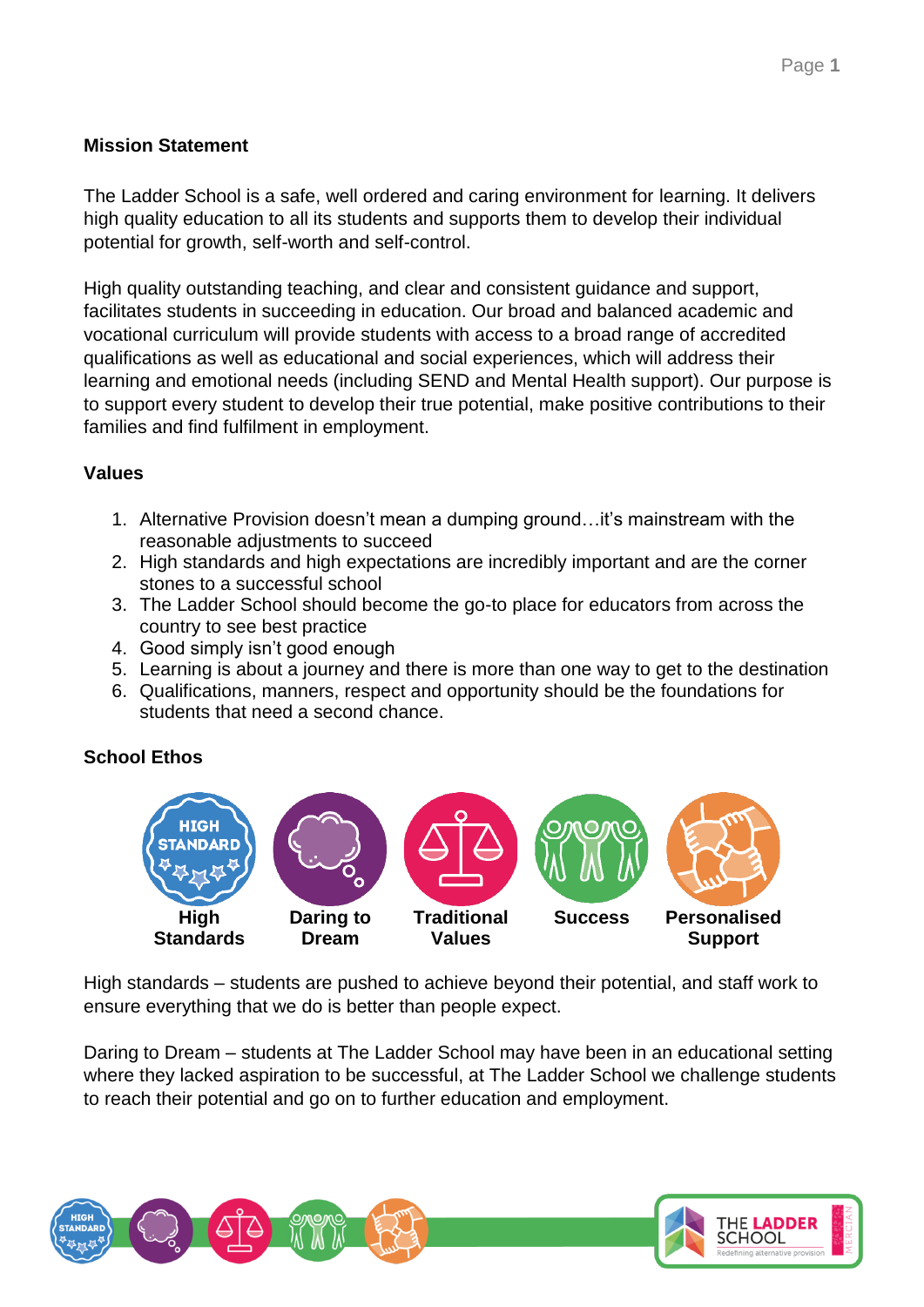Traditional Values – some things often get forgotten in education, at The Ladder School we pride ourselves on mutual respect, good manners, making a positive contribution, supporting one another and an orderly, litter free environment.

Success – can come in many virtues, at The Ladder School we celebrate the small steps every day and tell students when they are doing well. We ensure that students can have a successful future.

Personalised Support - all students at The Ladder School have a Learning Coach who guides them, sets them bespoke targets and supports them in making social and academic progress.

## **Version Control**

| Version | <b>Author</b> | <b>Date</b> | <b>Changes Made</b>                       |  |
|---------|---------------|-------------|-------------------------------------------|--|
|         | AAP           | Jan 2019    | First Edition                             |  |
|         | <b>RW</b>     | May 2020    | Changes to present tense                  |  |
| 3       | GC            | May 2021    | New graphics                              |  |
|         | TL            | Mar 2022    | Addition of WWW and EBI notation to table |  |
|         | AP            | May 2022    | Changes made in pen colour                |  |

# **PRESENTATION OF STUDENT WORK**

The work produced by students in class will be expected to be of a high standard and quality. Each piece of work should start with the date and learning objective neatly underlined at the top of each new page:

# **TEACHER AND SELF ASSESSMENT**

# **Frequency of marking**

Staff will mark books at the point of learning i.e. they will correct the work, indicate high quality work and set extension/response tasks where it is located in the books in **red pen**. Each subject leader will provide written feedback twice per term.

#### **Teacher Feedback**

It is recommended that staff also use a **red pen** in lessons to provide written feedback where possible and appropriate. If verbal feedback is provided students could be asked to write a summary of the advice given or a response in **red pen**.

#### **Students response to teacher feedback**

Students will be encouraged to respond to all marking in **green pen**. This means that the staff feedback must include challenge or response tasks in **red pen**.

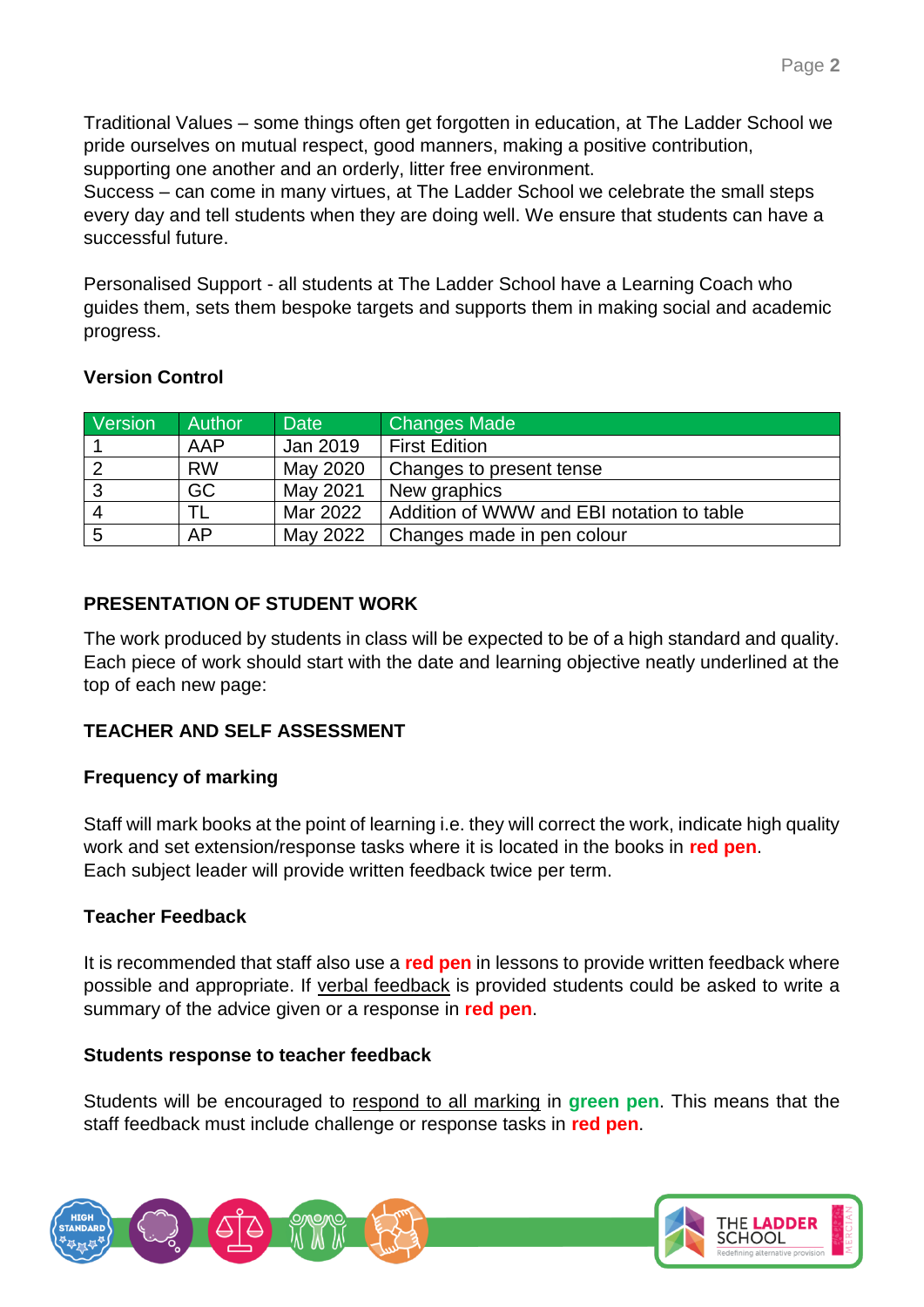#### **Self – Assessment**

Where students self-assess or peer assess this should be completed in **green pen.** 

#### **Progress Indicators**

The following progress indicators should be seen against every LO either in **red pen** if teacher assessed or **green pen** if self/peer assessed by the student

#### **FEEDBACK NOTATION**

| <b>Progress</b><br><b>Indicator</b> | <b>Formative feedback</b>                                                                                                                                                                                                                                             |  |  |
|-------------------------------------|-----------------------------------------------------------------------------------------------------------------------------------------------------------------------------------------------------------------------------------------------------------------------|--|--|
|                                     | What went well                                                                                                                                                                                                                                                        |  |  |
|                                     | Even better if                                                                                                                                                                                                                                                        |  |  |
|                                     | The student is working towards their agreed target but there are significant<br>issues with content or presentation. Corrections and/or advice should be<br>given with a follow up task to check understanding or indicate how the work<br>could be improved i.e. EBI |  |  |
| R                                   | The task must be repeated due to inaccuracy or poor presentation.<br>A deadline for repetition must be provided. Repeated work can be completed<br>in red pen or clearly labelled as repeated work.                                                                   |  |  |

#### **QUALITY OF WRITTEN FEEDBACK**

The quality of all written feedback should include comments on the actual work and give students guidance based around the subject specification on how they could improve it using the notation **WWW** and **EBI.** Teachers will also give feedback to students about their progress during lessons as giving feedback straight away is really helpful.

#### **LITERACY ACROSS THE CURRICULUM**

It is the responsibility of every member of staff to support students in developing their literacy skills (reading, writing, oracy, grammar).

Every member of staff should use the literacy marking codes consistently to support this.